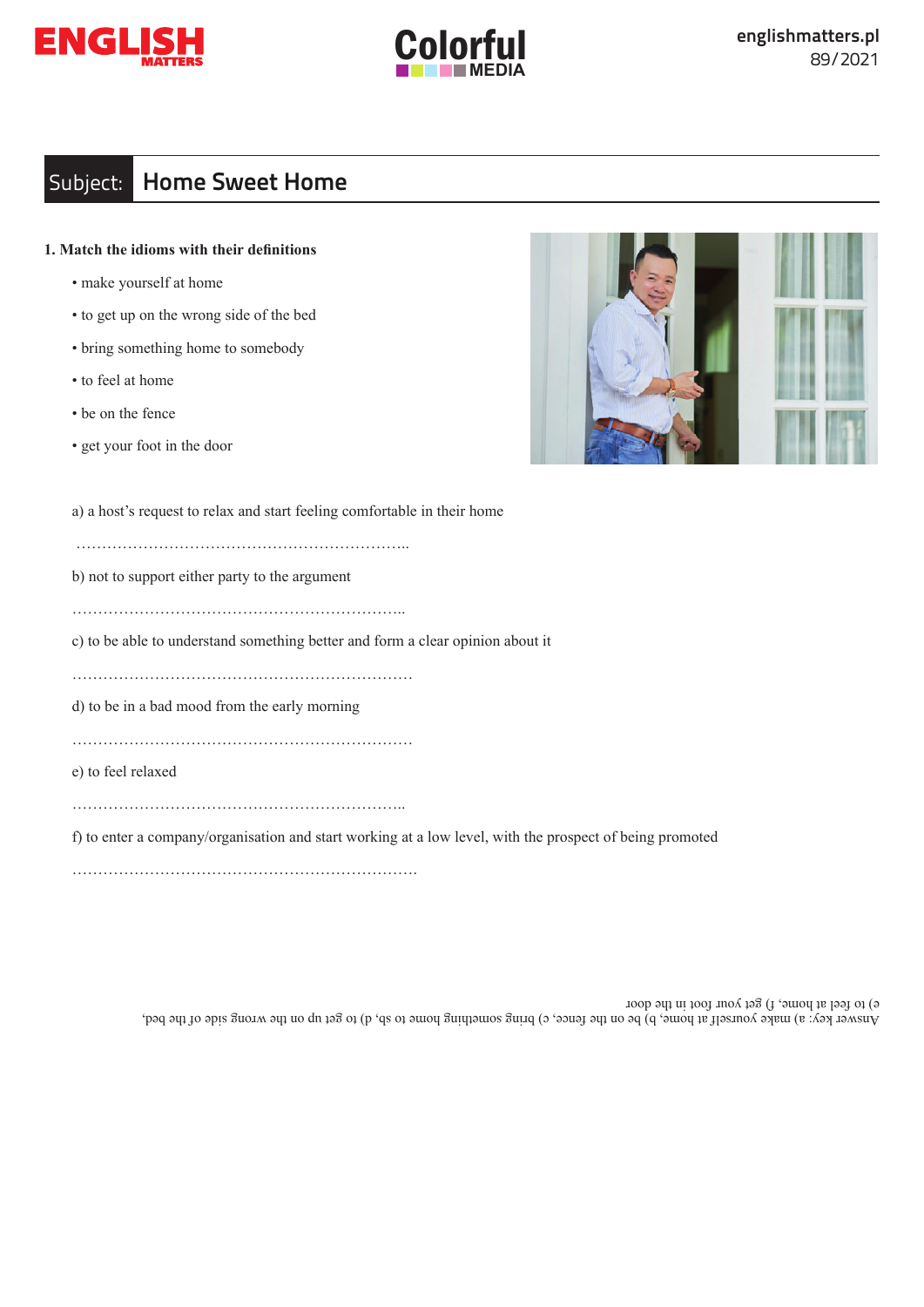



## **2. What do you call the objects presented in the pictures?**

Ilustracja 1: a) komoda, b) deska do prasowania, c) ganek, d) korkociąg, e) dom jednorodzinny, f) płot, g) gniazdko elektryczne





Answer key: a) chest of drawers, b) ironing board, c) porch, d) corkscrew, e) detached house, f) fence, g) power socket